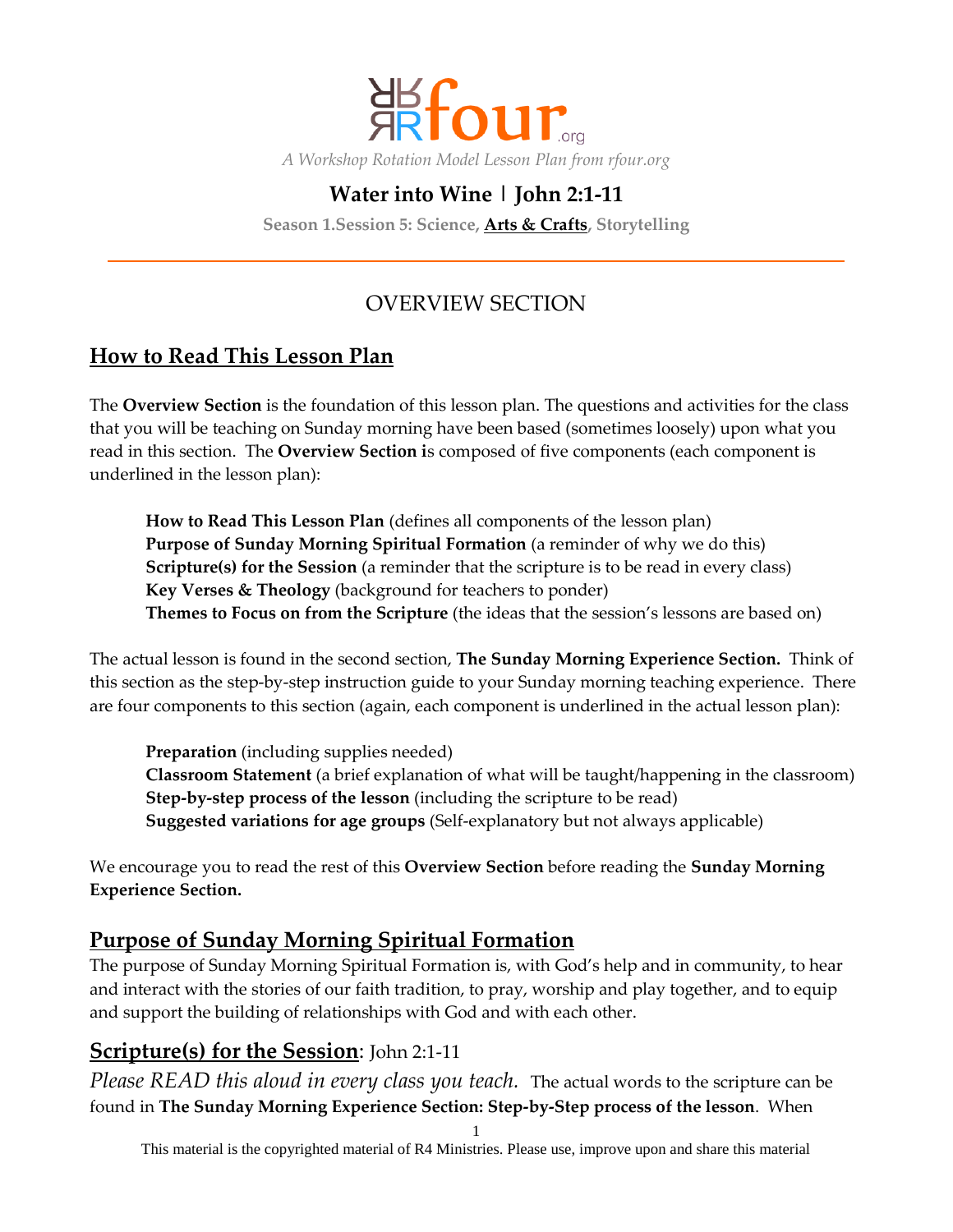reading to the class, please read it from the lesson plan (not an actual Bible) as the wording of the scripture has been modified to help clarify some language issues. However, feel free to print out the scripture and place it IN a Bible, so that there is a visual connection between the Bible and the story.

**Key Verses & Theology:** These are provided to help the teachers think about and build a framework for understanding the story to help in answering some of the questions that the students might raise in class.

*Jesus said to Mary, "…My hour has not yet come." 5His mother said to the servants, "Do whatever he tells you."* There is the phrase, "All in God's Time" that is often used to encourage ourselves and others to stick in there and not give up and to persevere. But what this phrase does not counsel us and others to do is what Mary does in this verse: As we wait on God, we are to prepare to listen and to act. Mary is told, "My hour has not yet come," but this does not stop Mary from preparing the servants to "Do whatever [Jesus] tells you." Preparation is crucial when choosing to follow Jesus. All four gospels start with John the Baptist who prepares the way for Jesus. And just like when going on a trip, there has to be planning as you await the time when you eventually travel. So it is with Jesus. This passage reminds us that "All in God's time" does not absolve us of responsibility or action.

*7 Jesus said to them, "Fill the jars with water." And they filled them up to the brim.* When we do prepare as we wait for God and God's time, the temptation might be to prepare on our own, in our own way. But if we do that, then we might miss what we're supposed to be doing as we wait. The servants in this passage do exactly as Jesus says. They aren't busy serving other people, they aren't arguing with Jesus, nor are they out on a coffee or smoke break. They are attentive to what they've been told, to do exactly as Jesus said to do. Because they remained diligent to what was asked of them, that then makes it possible for what comes next. Also, more of a sidenote, though its an important one: Jesus needed help with this miracle. If the servants are unwilling or disobedient, this whole story doesn't happen.

*10 "Everyone serves the good wine first, and then the inferior wine after the guests have become drunk. But you have kept the good wine until now."* "Good things come to those who wait," right? But how is it that we wait upon the Lord? By being attentive, patient and obedient. When we do that, then we become part of something much bigger than can help large groups of people. Because of Jesus, Mary and a few servants, the entire gathering at the wedding party got to experience a fullness and goodness of life that otherwise would not have been experienced. Are all of Jesus' miracles about something like this? For the good of the greater? Yes. Because every time one person chooses to be intentional about paying attention to God through Jesus, that can easily change the surrounding environment.

**Themes to Focus on from the Scripture:** Themes are provided to help teachers understand the teaching of the *session* (not necessarily the class). Sometimes an activity in one class may not match up with any of the themes.

**Transforming Chaos into Life** – as has been a recurring theme in this year's rotation, water is a symbol of chaos. Jonah got tossed about in it, and Jesus walked above it. Now we have a story where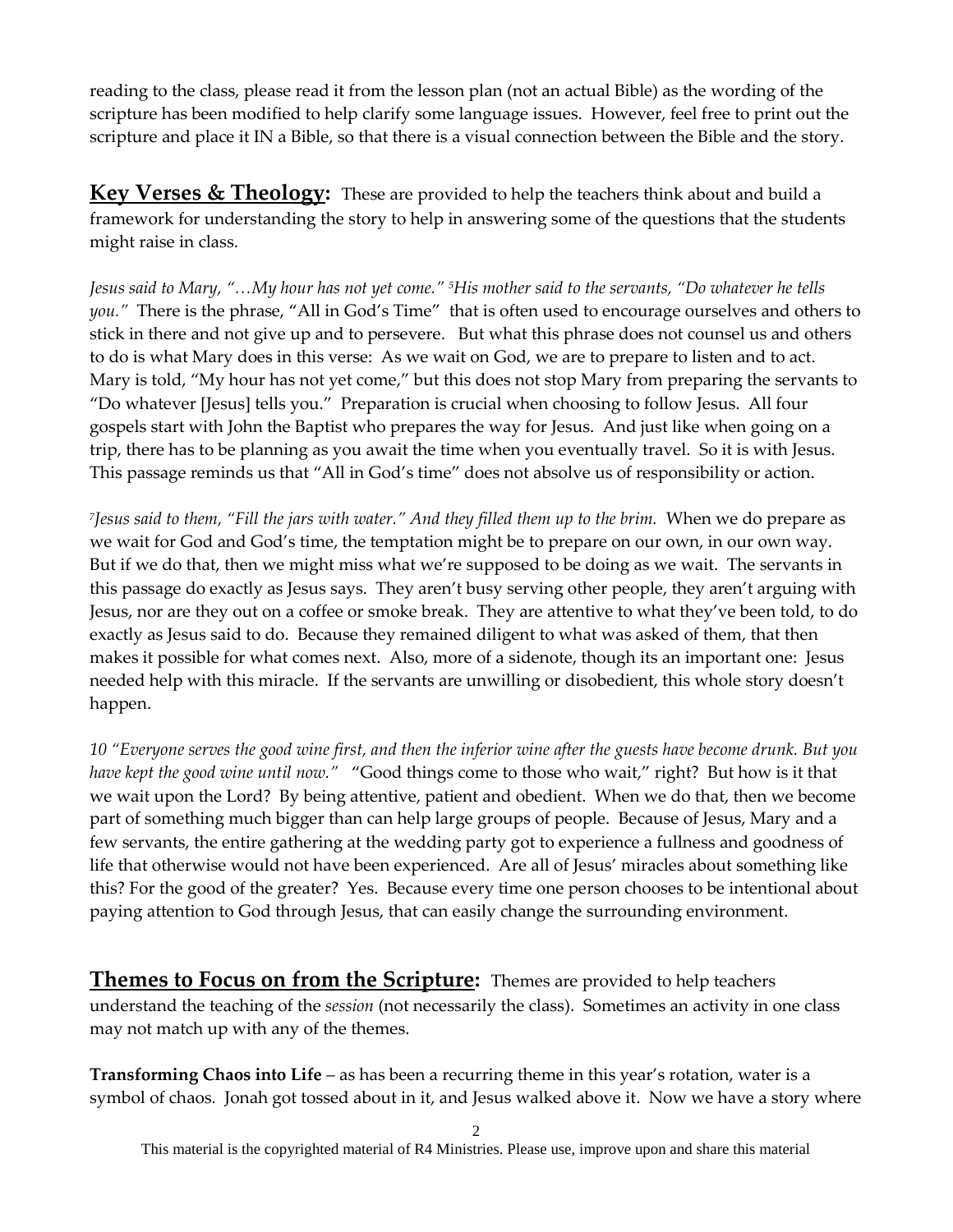Jesus, as his first miracle in John, changes chaos into wine. Wine is not for 1<sup>st</sup> century citizens like it is for us now. Wine in the first century was a lifeline, it was plumbing. It was like tap water. The vinegar in the wine kept the water from going bad. This meant the water, when treated with the wine/vinegar, could be traveled/carried for much longer times and therefore greater distances. Good wine meant that the vinegar/alcohol percentage was higher, which again meant that the water mixed in with it would stay "good" for longer. Not only did Jesus announce his ministry by saying "I'm here to teach and show and lead you from chaos to life" but then showed what he meant by performing this miracle that symbolizes the idea that when we follow and listen to Jesus, then we experience chaos being turned into life.

**Waiting** – Holding still, being still, ceasing what we want to do or even what we think we should be doing and waiting on God is a much more difficult thing to do than the phrase suggests. It's hard to be still. But if we can't focus on what God is calling us to do when we are still, then how are we EVER going to know what God is calling us to do when we are busy? Just like in any relationship, in order to listen, we have to give our whole attention to the person talking. When we don't, miscommunication and mistakes and arguments break out. Waiting is a primary step in listening.

**Preparing** – When we wait, and then we understand that there is something that we are do, often times the hardest part is wanting to know why. Why are we doing this thing? What are we preparing for? We want to know the answers, because then we can decide whether or not the thing we're supposed to do is worth doing or not. But like the servants in this story, what will help is not asking questions, but trusting that God's way is better than our way. If we do what we understand we are being called to do, then the rest will be revealed to us as we continue in our preparation and obedience. The obedience needed for preparation is part of the preparation, because when we see the results, it helps us to trust more the next time around, and more trust means more obedience which means we'll most likely be called to do a harder/more complex task the next time.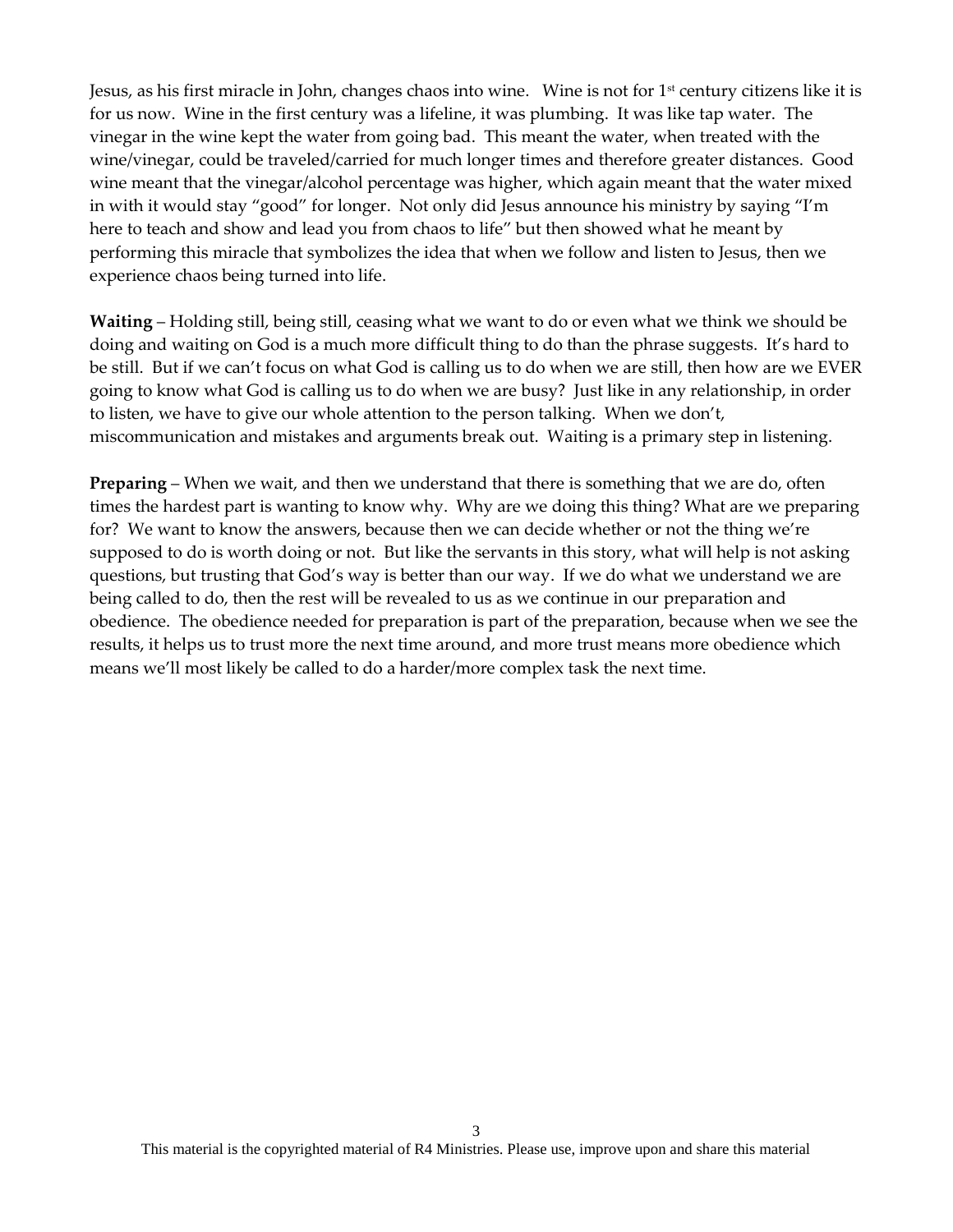

# **Water into Wine | John 2:1-11**

**Season 1.Session 5: Science, Arts & Crafts, Storytelling**

## THE SUNDAY MORNING EXPERIENCE SECTION

# **Preparation**

- o Print out this lesson plan and bring it with you on the Sunday Mornings you are teaching
- o Arrive at pre-arranged time to join other teachers, shepherds and staff for an opening prayer.
- o Supplies Needed: Paper plates, straws, shaving cream, food coloring, white and yellow cardstock, scissors that make zigzag cuts, cardboard squares and colored pencils. Also, the three pictures to be used during the demonstration.

### **Classroom Statement**

This Arts & Crafts lesson consists of reading the John 2:1-11 story to the class, demonstrating one way (in a craft-y/writing sort of way) how water might be changed into wine and the main art/craft of the lesson is creating a party invitation with colored pencils, smocks, scissors, card stock paper, shaving cream and food coloring.

### **Step-by-Step Process of Lesson**

Shepherd comes in with students

**SHEPHERD ASKS** "Question of the Day."

#### **INTRODUCE yourself**

Hi, my name is and I want you call me (tell the students how they may address you).

#### **PRAY** (Short and simple is perfect)

God, thank you for this day and for each other. We need your help. Help us to learn about you this day. Amen.

#### **TELL**

- The story we're going to read today is a story of Jesus and his mother being at a party, a wedding.
- But there's a problem.
- As I tell you the story, listen for what the problem is and how that problem is addressed.

#### **READ** John 2:1-11

2On the third day of the week, there was a wedding in Cana of Galilee, and the mother of Jesus was there. <sup>2</sup> Jesus and his disciples had also been invited to the wedding. 3When the wine at the wedding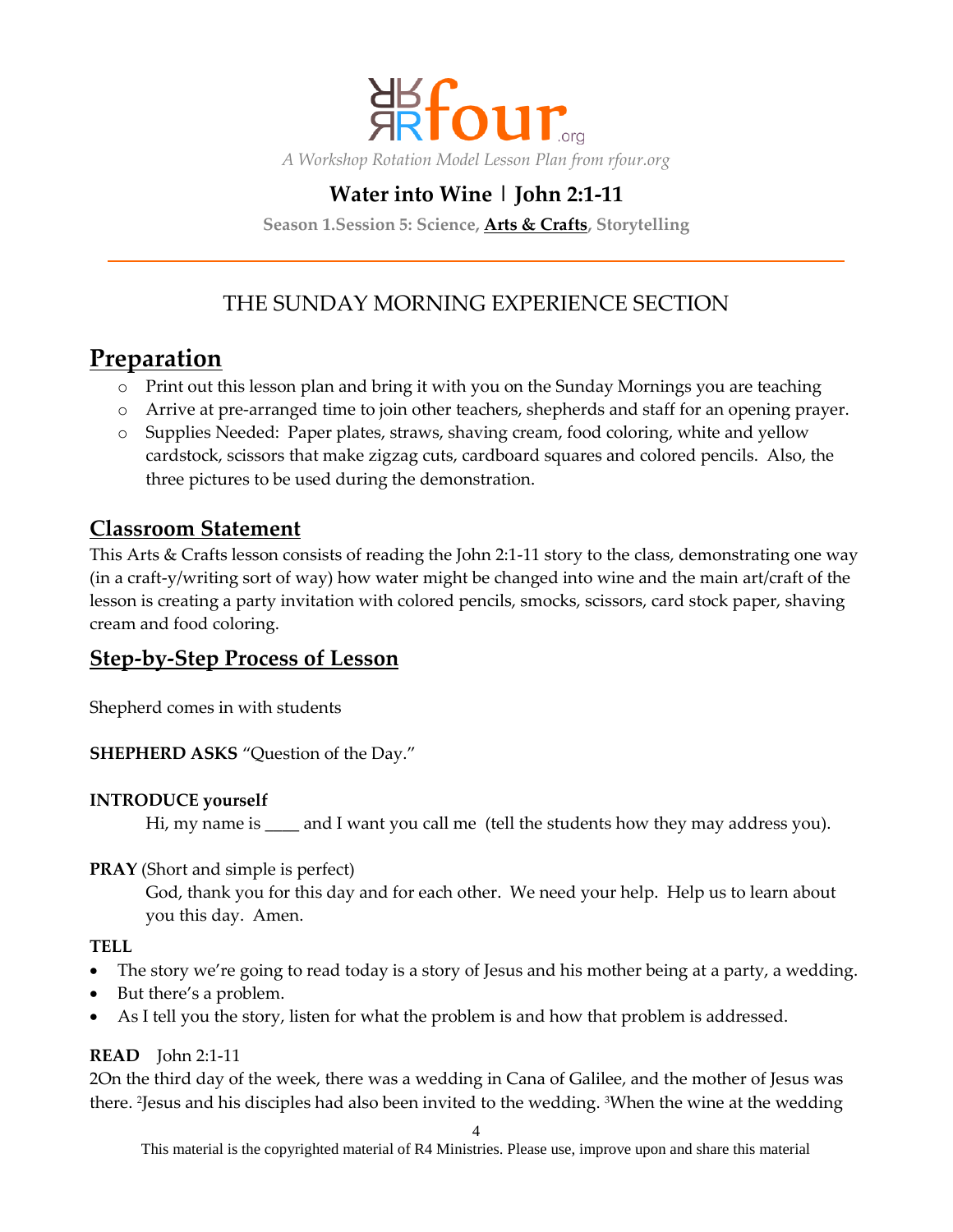ran out, Mary, Jesus' mother, said to Jesus, "They have no wine." <sup>4</sup> Jesus said to her, "Mom, what concern is that to you and to me? My hour has not yet come." 5His mother then went to the servants and told them, "Do whatever my son tells you to do." 6There were six stone water jars for the Jewish rites of purification, each holding twenty or thirty gallons. The jars were as tall as a 12 year old child! 7 Jesus said to the servants, "Fill the jars with water." And so the servants filled the jars up to the brim. 8 Jesus then said to the servants, "Now take some of the water out of the jars, and take it to the chief steward." So the servants took it to the chief steward. When the steward tasted the water that had become wine, and did not know where it came from (though the servants who had drawn the water knew), the steward called the bridegroom <sup>10</sup>and said to him, "Everyone serves the good wine first, and then the inferior wine after the guests have become satisfied and less attentive. But you have kept the best wine until now." 11Jesus did this, the first of his signs, in Cana of Galilee, and revealed his glory; and his disciples believed in him.

#### **ASK**

- So what was the problem? (they ran out of wine)
- Why do you think this was a problem? (expected answers: because people liked wine; they expected/thought they were supposed to have wine at parties)
- Does Jesus seem concerned about the problem? (no, not really)
- Who *does* seem concerned? (Mary, his mom)
- Why do you think Jesus turned the water into wine?

#### **TELL**

- In some of our recent past lessons, we've talked about water being a symbol of something else in Bible stories.
- Do you remember what water symbolized in the story of Jesus walking on water and the story of Jonah being thrown of the boat and into the sea? (chaos)
- That idea of water being a symbol of chaos continues in this story.
- During Jesus' time of life, water by itself was not something that was clean or safe to drink.
- So if you drank the water/chaos, you would usually get sick.
- Often, during Jesus' time, the people drank wine instead of water.
- The wine was not very strong, but the alcohol in it was mixed with water to keep the water drinkable.
- So when Jesus changed the water into wine, he was offering everyone something they could safely drink.
- This was also a sign of what his ministry would look like Jesus would take chaos, invite God into it, and make it into something that was available for everyone.

### **DEMONSTRATION/TELL**

- At first, this idea of water not being safe is not something we might understand very well because we have lots of water we can safely use.
- But there's some water that we tend to NOT use for drinking. Right? Like water from a shower? (show picture)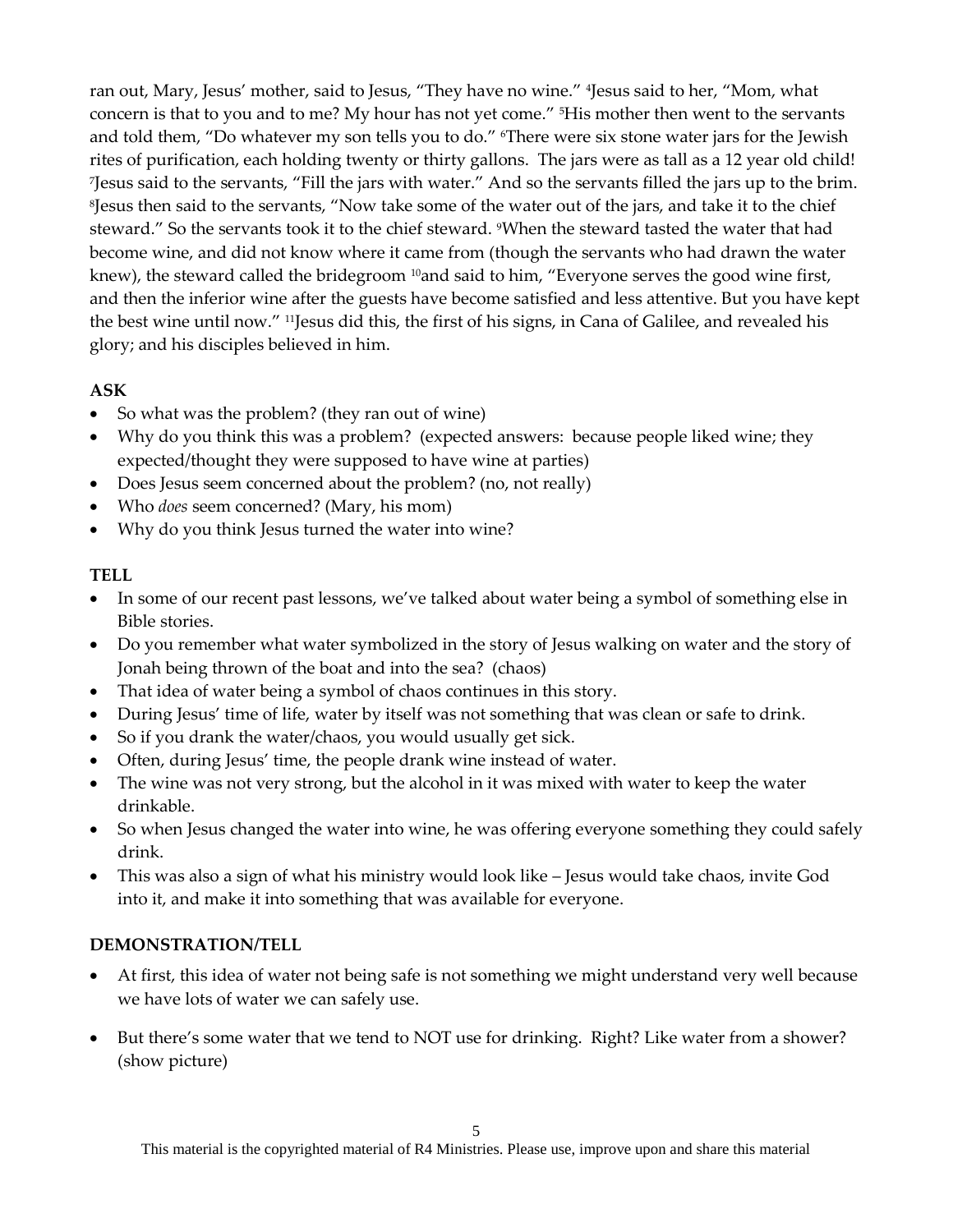

 The water Jesus told the servants to get was like getting *used* water from the bathtub. Yuck, right? You don't want to drink *that*, do you? (show second picture)



 Jesus took WATER, the same stuff that drips out of our pipes, but that was not safe or clean to drink… (show third picture)



…and turned it into something that everyone could drink safely.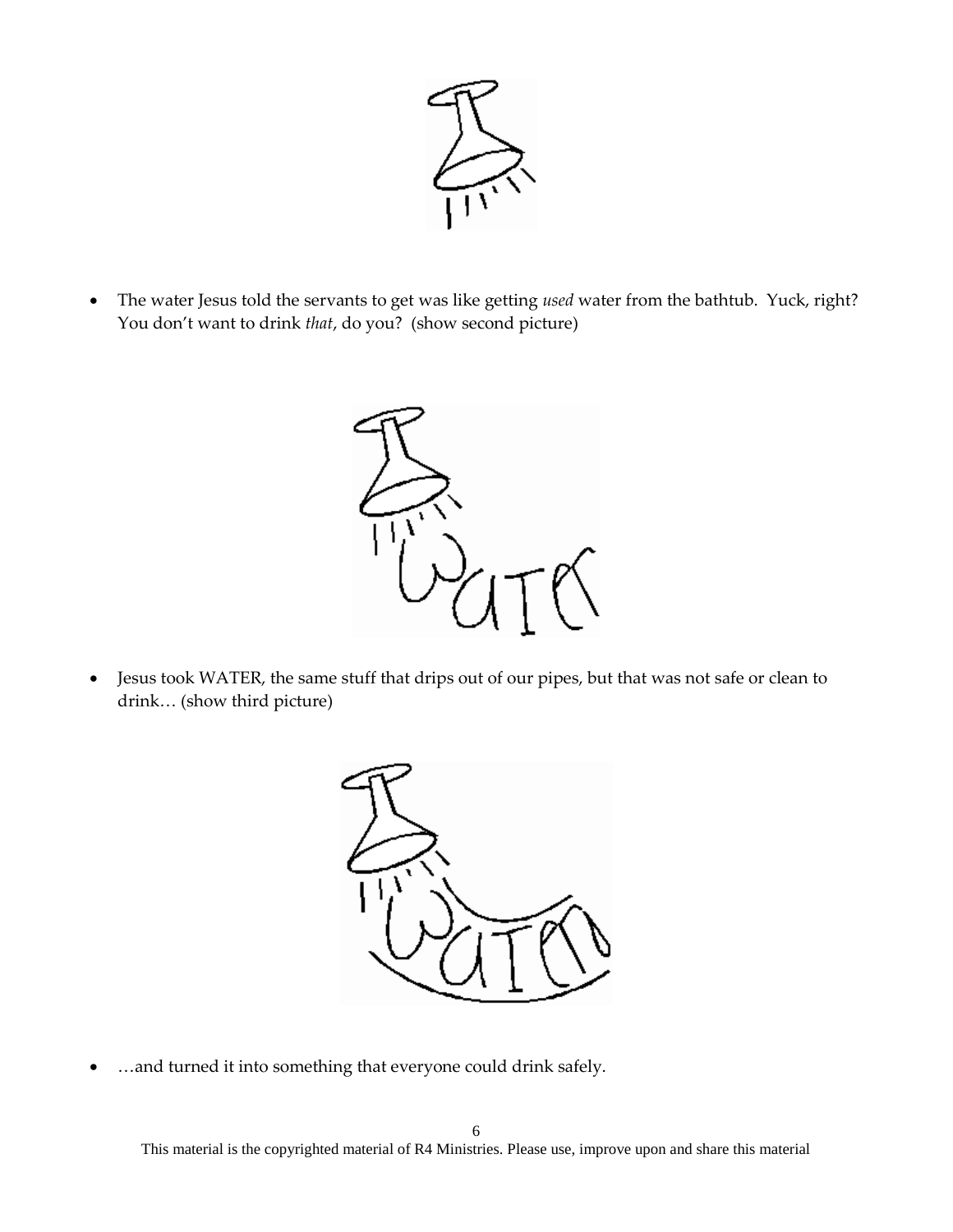Jesus shows us that when we invite God into our problems, sometimes those problems get turned upside down and…(turn the third picture upside down)…what do you see when that happens? (WINE!)

pictures taken fro[m http://www.crazytieguy.com/water2wine.htm](http://www.crazytieguy.com/water2wine.htm)

### **DO Activity/TELL**

- We're now going do a simple craft, but with a twist to it.
- And at first, what I tell you to do might seem crazy.
- But do like the servants in the story do, and do what I say.
- The first thing we're going to do is put on our smocks.
- (put on smocks)
- Now I'm going to pass out some card stock paper to you
- Each person gets one sheet.
- (Pass out card stock)
- We're going to make a party invitation.
- Before we do any writing on it, we're going to fold it in half (long-ways or short-ways their preference).
- Now put the paper down.
- Next, we're going to make sure everyone has a paper plate.
- (pass out paper plates)
- Now, in a moment I'm going to tell you to take a can of shaving cream and put a medium pile of shaving cream on your plate.
- BUT FIRST! **DO NOT** put the shaving cream anywhere else except on your plate. AND **DO NOT** touch the shaving cream once it is on your plate. If you do not follow this, then you will not be allowed to finish the project. Nod your head if you understand.
- (Wait for everyone to nod their heads, then pass out cans of shaving cream. Put shaving cream on plates)
- Once you have shaving cream on your plate, take a food coloring bottle and VERY GENTLY squeeze it so that ONE drop comes out. Put three or four drops in four different places on your shaving cream mountain.
- Do this same thing with two or three other colors.
- Once you are done with the food coloring, take a straw and VERY CAREFULLY and slowly STIR your shaving cream so that the colors start to swirl together.
- Don't stir too much and stop stirring when you like the pattern.
- (Wait until everyone is to this point)
- Now take your folded piece of paper and open it up.
- Take what will be the INSIDE of the card and PRESS it gently but solidly AGAINST your shaving cream mountain. Remember…do what I say, just like the servants did what Jesus said.
- NOW, peel the paper OFF of the shaving cream.
- Take a cardboard square and use it like a squeegee to scrape the shaving cream off of your piece of paper.
- Put the extra excess shaving cream on one of the plates in the middle of the table.
- Underneath the shaving cream, there should be a marbled pattern on your paper.
- This will be your decoration for the party invitation.